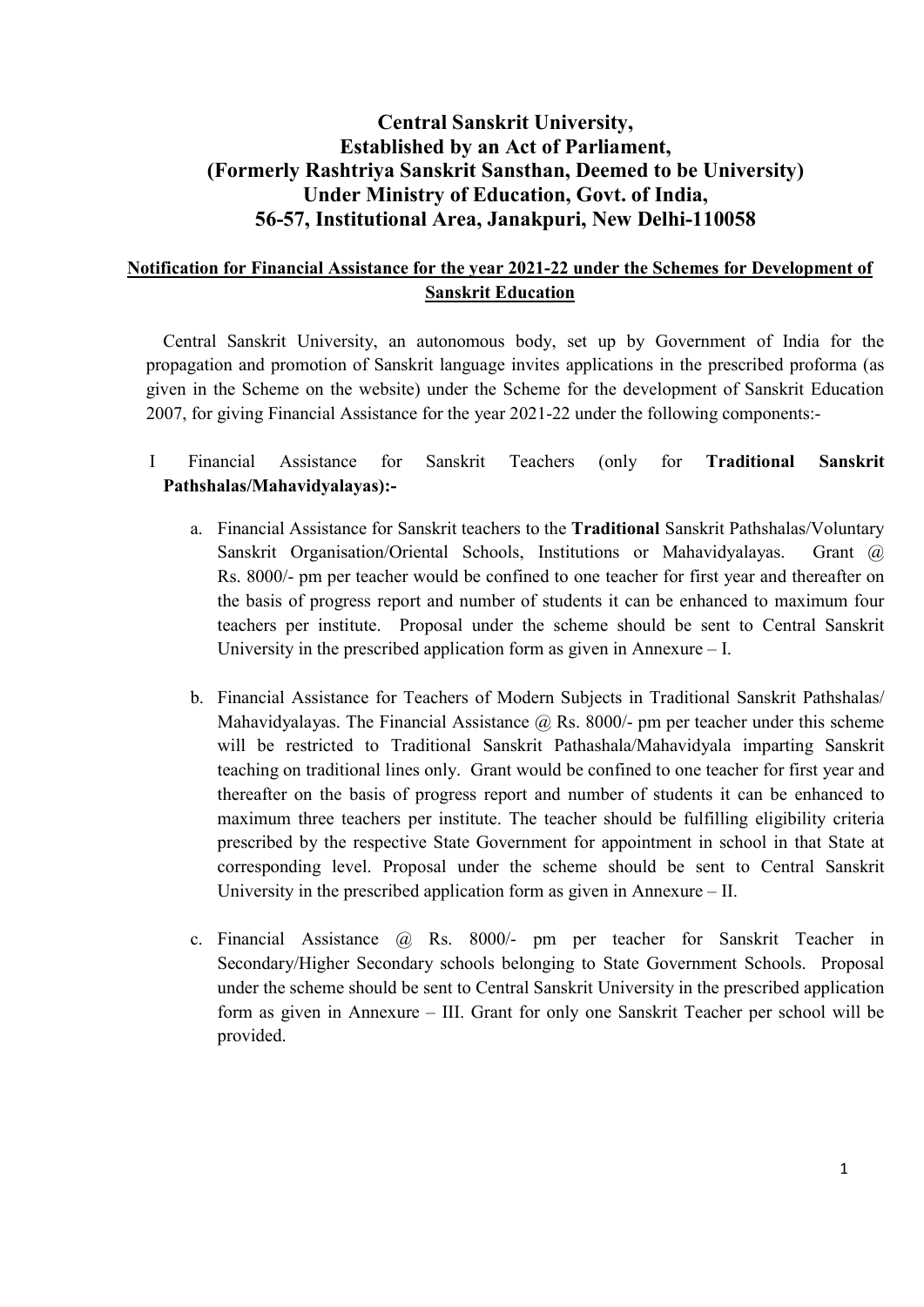- II Financial Assistance @ Rs. 36000/- pa for Samman Rashi to Eminent Sanskrit Pandits in indigent circumstances. Proposal under the scheme should be sent to Central Sanskrit University in the prescribed application form as given in Annexure – IV.
- III Financial Assistance to the tune of 100% expenditure restricted as per budget allocation NGOs/Deemed Universities/Universities for various Programmes/Activities for promotion of Sanskrit. Proposal under the scheme should be sent to Central Sanskrit University in the prescribed application form as given in Annexure – V  $(A \text{ to } H)$ .
- IV Financial Assistance to the tune of 80% for Original Work and 50% for Ph.D/thesis work of total expenditure restricted as per budget allocation to Publication, Re-print of Rare Sanskrit books & Bulk purchase of Sanskrit books. Proposal under the scheme should be sent to Central Sanskrit University in the prescribed application form as given in Annexure –VI (A,B,C).
- V Financial Assistance towards honorarium @ Rs.10,000/-pm for utilization of services of Retired/Eminent literary Sanskrit Scholars (Shastra Chudamani). Proposals under the scheme should be sent to Central Sanskrit University in the prescribed application form as given in Annexure – VII.
- VI Financial Assistance @ Rs.42,000/- to Registered Academic Organizations to conduct "Vocational Training Courses" to the students of Traditional Sanskrit Pathshalas/Institutions. Proposals under the scheme should be sent to Central Sanskrit University in the prescribed application form as given in Annexure – VIII.
- VII Financial Assistance restricted as per III above to Universities/Deemed Universities/ CBSE/NCERT/SCERT etc to improve standards of Sanskrit teaching. Proposal under the scheme should be sent to Central Sanskrit University in the prescribed application form as given in Annexure – V.

# WHILE SUBMITTING THE FORM COMPLIANCE OF SPECIAL TERMS & CONDITIONS FOR EACH SCHEME MENTIONED IN THE TABLE AND GENERAL CONDITION MENTION IN THE END.

| S.No               | <b>Terms &amp; Conditions</b>                                          |
|--------------------|------------------------------------------------------------------------|
|                    | For part a & 1. For Fresh Applications                                 |
| <b>b</b> of Scheme | (i) The Institution seeking grant should have been in existence for at |
| $(I)$ above-       | least three financial years.                                           |
| <b>Sanskrit</b>    | (ii) The Application (Annexure I and II) should be recommended by the  |
| Teachers &         | Principal Secretary of the Dept. of Higher Education or the Officer    |
| Modern             | deputed for the purpose of respective State Government, if the         |
| Subject            | Institute is of Higher Education. If the institute is of Secondary     |

## Special Terms and Conditions of above Schemes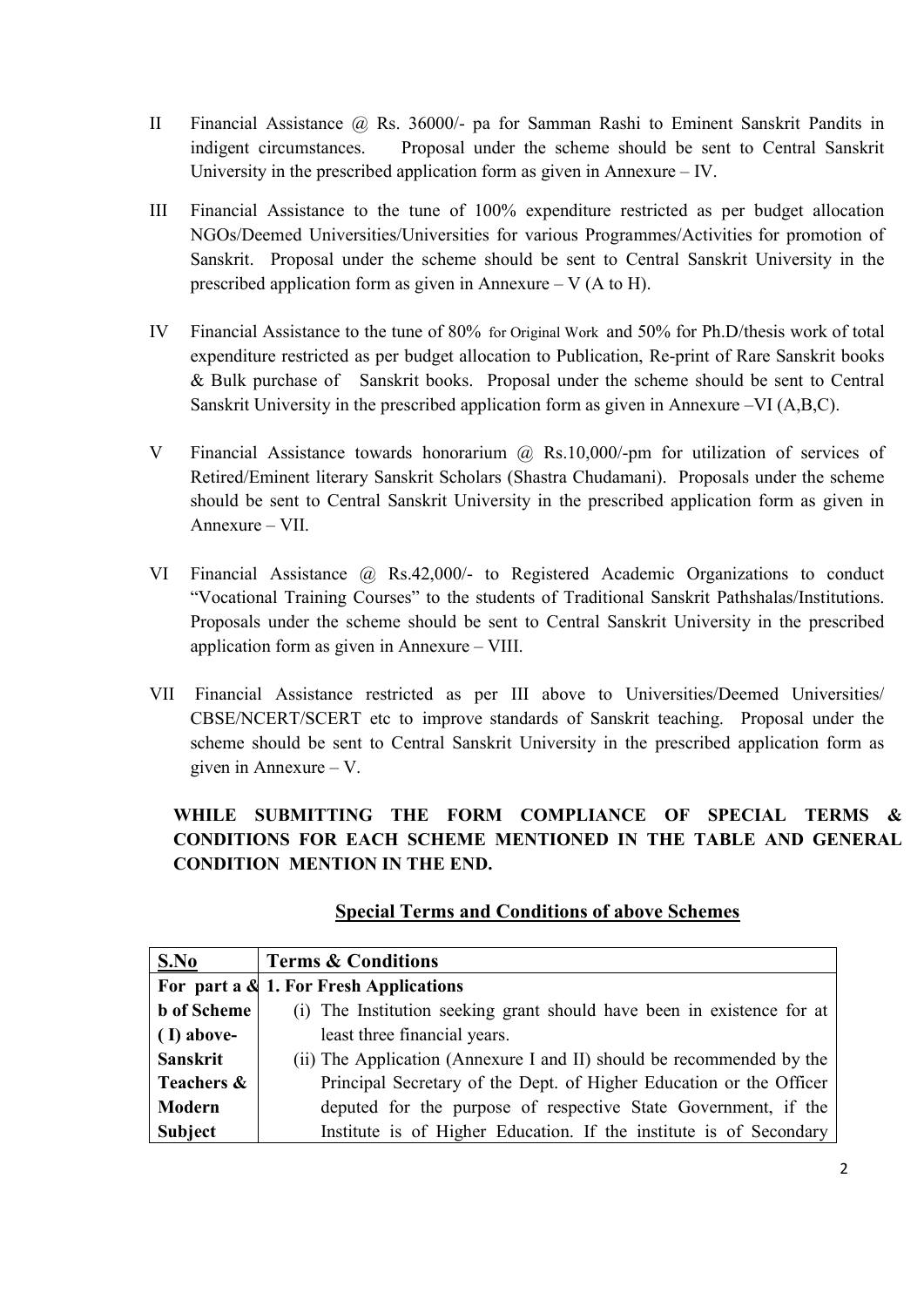| <b>Teachers</b>    | Education, application should be forwarded by the Principal                        |  |
|--------------------|------------------------------------------------------------------------------------|--|
|                    | Secretary, Dept of Secondary Education or the Officer deputed for                  |  |
|                    | the purpose of respective State Govt.                                              |  |
|                    | (iii) Institute/Pathshala applying for the grant have to submit a certificate      |  |
|                    | with application for grant, that they have been free from any corrupt              |  |
|                    | practices and measures in past.                                                    |  |
|                    | (iv)A copy of audited accounts of the organization for last three years-           |  |
|                    | (a) Income & Expenditure Account                                                   |  |
|                    | (b) Receipt & Payment Account                                                      |  |
|                    | (c) Balance Sheet                                                                  |  |
|                    | (d) Audit Report duly certified by Chartered Accountant on his                     |  |
|                    | Letter Head mentioning 'True & Fair'. Auditor's Report                             |  |
|                    | should be in the format and manner prescribed by ICAI                              |  |
|                    | (Institute of Chartered Accountants of India). Audit Report                        |  |
|                    | should be prepared as per SA(Standard on Auditing) 706 and                         |  |
|                    | AAS(Auditing and Assurance Standard) 28.                                           |  |
|                    | (e) Auditor should mention his membership Number below his                         |  |
|                    | signature. He should clearly mention his ACA/FCA status.                           |  |
|                    | (f) Registration Certificate of the Institution                                    |  |
|                    | (g) Affiliation Certificate.                                                       |  |
|                    | (v) Teachers for which grant is sought should be Graduate/Post Graduate            |  |
|                    | degree holder in Sanskrit with proper degree in teaching.                          |  |
|                    |                                                                                    |  |
| For part c of      | For Sanskrit Teachers in Secondary/Higher Secondary schools<br>$\mathbf{i}$ .      |  |
| scheme I-          | belonging to State/Central Government, Account Number in which                     |  |
| <b>Sanskrit</b>    | grant is transferred needs to be endorsed through PAO (Pay &                       |  |
| <b>Teachers in</b> | Account Officer). Utilization Certificate of grant also needs to be                |  |
| Government         | endorsed through him.                                                              |  |
| <b>Schools</b>     | Financial Assistance will be given for salary of one Sanskrit teacher<br>11.       |  |
|                    | Government aided High/higher Secondary Schools where the State                     |  |
|                    | Governments are not in a position to provide facilities to do so.                  |  |
|                    | A teacher to be appointed under this scheme should be<br>$\overline{\text{iii}}$ . |  |
|                    | Graduate/Post Graduate degree holder in<br>Sanskrit with<br>a                      |  |
|                    | degree/diploma in teaching.                                                        |  |
|                    | This application should be recommended by the Principal Secretary,<br>1V.          |  |
|                    | Dept. of Secondary Education or the Officer deputed for the purpose                |  |
|                    | of respective State Government.                                                    |  |
|                    | 2. FOR RENEWAL OF APPLICATION in above three schemes {I (a),                       |  |
|                    | (b) $\&$ (c) }:                                                                    |  |
|                    | (i) If the applicant institution is of Higher education (Graduate $\&$             |  |
|                    | above), the application will be accepted/considered only when it is                |  |
|                    | forwarded by the affiliating University.                                           |  |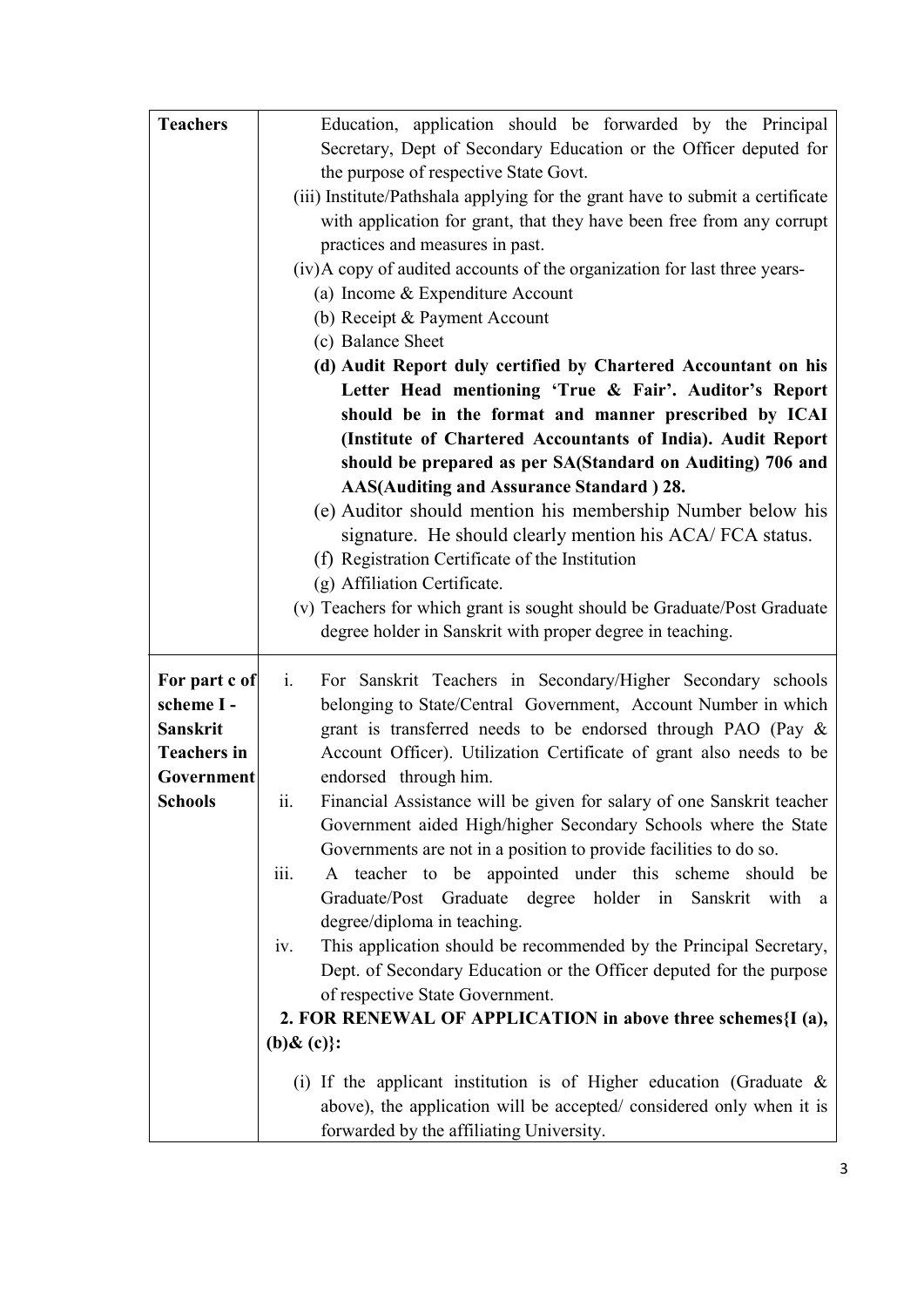|                   | (ii) If the applicant institution is of Secondary/Higher Secondary schools,                                                              |
|-------------------|------------------------------------------------------------------------------------------------------------------------------------------|
|                   | application will be accepted with endorsement by concerned District                                                                      |
|                   | Magistrate.                                                                                                                              |
|                   | (iii) Applications from Bengal (Chatuspathi Scheme) receiving Financial<br>Assistance of Rs. 24,000/- must be forwarded through District |
|                   | Inspector of Schools (P.E.) instead of District Magistrate.                                                                              |
|                   | (iv) Accounts and Audit (Mandatory) GIAC decision dated 24.08.2017                                                                       |
|                   | (a) Utilization Certificate of last financial year in which payment was                                                                  |
|                   | received.                                                                                                                                |
|                   | (b) Audit Report duly certified by Chartered Accountant on his Letter                                                                    |
|                   | Head mentioning 'True & Fair'. Auditor's Report should be in the                                                                         |
|                   | format and manner prescribed by ICAI (Institute of Chartered                                                                             |
|                   | Accountants of India). Audit Report should be prepared as per                                                                            |
|                   | SA(Standard on Auditing) 706 and AAS(Auditing and Assurance                                                                              |
|                   | Standard ) 28.                                                                                                                           |
|                   | (1) The audited accounts must reflects the whole Income and                                                                              |
|                   | Expenditure, Receipt and Payment and Balance Sheet of the                                                                                |
|                   | institution instead of grant of the University for the year 2020-21.                                                                     |
|                   | (2) Auditor should mention his membership Number below his                                                                               |
|                   | signature. He should clearly mention his ACA/FCA status.                                                                                 |
|                   | <b>General Condition.</b>                                                                                                                |
|                   | (1) Registration Certificate for the name of Institution issued by                                                                       |
|                   | Registrar of Societies.                                                                                                                  |
|                   | (2) Affiliation Certificate.                                                                                                             |
|                   | (3) Appointment letter and Joining Report of the teachers for the year                                                                   |
|                   | 2020-21 (Aadhar Card, Mobile No. and Account No. of the<br>teachers).                                                                    |
|                   |                                                                                                                                          |
|                   | (4) List of Students for the year 2020-21 (Category Wise).                                                                               |
| <b>For Scheme</b> | (i) Applicant must be 65 years or above of age (GIAC decision dated                                                                      |
| $(II)$ -          | $10.08.2016$ ).                                                                                                                          |
| Samman<br>Rashi   | (ii) Annual Income of Sanskrit Pandits willing to get Samman Rashi                                                                       |
|                   | should not be more than 1,00,000/- per annum. Income Certificate<br>should be attached. (GIAC Committee decision dated 07.11.2020)       |
|                   | (iii) The Applications of Eminent Sanskrit Pandits duly recommended by                                                                   |
|                   | the Sanskrit Scholar who have been awarded the Certificate of                                                                            |
|                   | Honour of President of India or Vice-Chancellor/Deans of the any                                                                         |
|                   | Sanskrit University is needed for identifications. Afterward the same                                                                    |
|                   | also mandatory forwarded by respective Collector/Deputy<br>i <sub>S</sub>                                                                |
|                   | Commissioner or any other officer not below the rank of first class                                                                      |
|                   | Magistrate deputed for the purpose (Refer certificate prescribed in                                                                      |
|                   | Annexure IV)                                                                                                                             |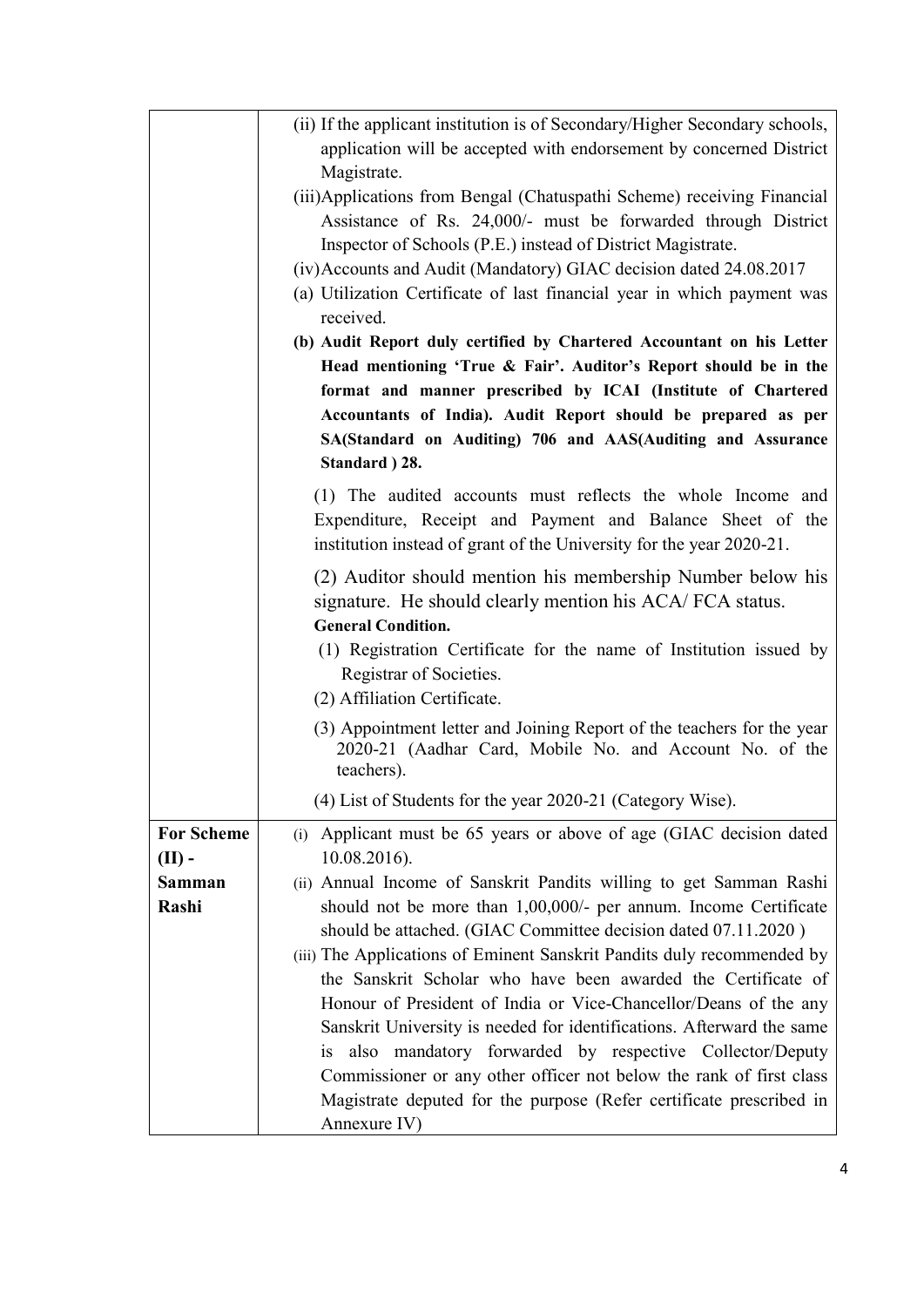|                   | (iv) In the event of unfortunate death of the recipient, assistance would be<br>given to the spouse of the original recipient until his/her death. |  |
|-------------------|----------------------------------------------------------------------------------------------------------------------------------------------------|--|
|                   | (v) A life certificate in the form prescribed will be submitted by                                                                                 |  |
|                   | recipient/spouse every year.                                                                                                                       |  |
|                   | (vi) The decision of Grant-in-aid Committee held on 07.11.2020, if<br>Eminent Sanskrit Pandit will not submit the required documents, in           |  |
|                   | consecutively 2 years (i.e. life certificate, income certificate $\&$                                                                              |  |
|                   | advance receipt) in time period. The sanctioned grant will not be                                                                                  |  |
|                   | released to such scholars and the case will not be considered in                                                                                   |  |
|                   | future under this scheme.                                                                                                                          |  |
|                   |                                                                                                                                                    |  |
| <b>For Scheme</b> | Under the Scheme, Central Sanskrit University will provide 100% assistance                                                                         |  |
| $(III)$ -         | of the approved expenditure for various programmes for development and                                                                             |  |
| NGOs,             | propagation of Sanskrit by way of honouring vedic/Sanskrit scholars,                                                                               |  |
| <b>Sanskrit</b>   | conducting Vidwat Sabhas, holding of evening classes for Sanskrit, Sanskrit                                                                        |  |
| University/       | Samaroha/Sammelan, Prashikshana Vargaas, Seminars and Research                                                                                     |  |
| deemed            | Projects related to development of Sanskrit to the NGOs (Registered Bodies)                                                                        |  |
| University.       | who are engaged at least for three years of continuous work in the field of                                                                        |  |
|                   | Sanskrit Development.<br>Release of funds would be made in two installments. First 75% and                                                         |  |
|                   | second $25%$ .                                                                                                                                     |  |
|                   | For release of 75% amount of grant-                                                                                                                |  |
|                   | NGO applying for the financial assistance should have been engaged<br>(i)                                                                          |  |
|                   | at least for three years of continuous work in the field of Sanskrit                                                                               |  |
|                   | development.                                                                                                                                       |  |
|                   | NGO applying for financial assistance should register itself on<br>(ii)                                                                            |  |
|                   | NGO-Darpan portal and provide the Unique ID with the application                                                                                   |  |
|                   | form (As per MHRD, Dept of Higher Education, Govt. of India's                                                                                      |  |
|                   | letter no. 11017/15/2016-CDN dated 21.09.2016).                                                                                                    |  |
|                   | Financial<br>Assistance<br>(iii) Application<br>for<br>from<br>registered.                                                                         |  |
|                   | NGO/Institution must be routed through respective State Govt.<br>(iv) Application for Financial Assistance from Sanskrit University/               |  |
|                   | Sanskrit deemed university may be forwarded by the Registrar of                                                                                    |  |
|                   | affiliating university.                                                                                                                            |  |
|                   | For release of remaining 25% amount it is required to submit-A copy of                                                                             |  |
|                   | audited accounts of the organization for the year of grant which comprises                                                                         |  |
|                   | (a) Income $&$ Expenditure account                                                                                                                 |  |
|                   | (b) Receipt & Payment account                                                                                                                      |  |
|                   | (c) Balance sheet                                                                                                                                  |  |
|                   | (d) Audit Report duly certified by Chartered Accountant on his Letter                                                                              |  |
|                   | Head mentioning "True $\&$ Fair". Auditor Report should be in the                                                                                  |  |
|                   | format and manner prescribed by ICAI (Institute of Chartered                                                                                       |  |
|                   | Accountants of India). Audit Report should be prepared as per                                                                                      |  |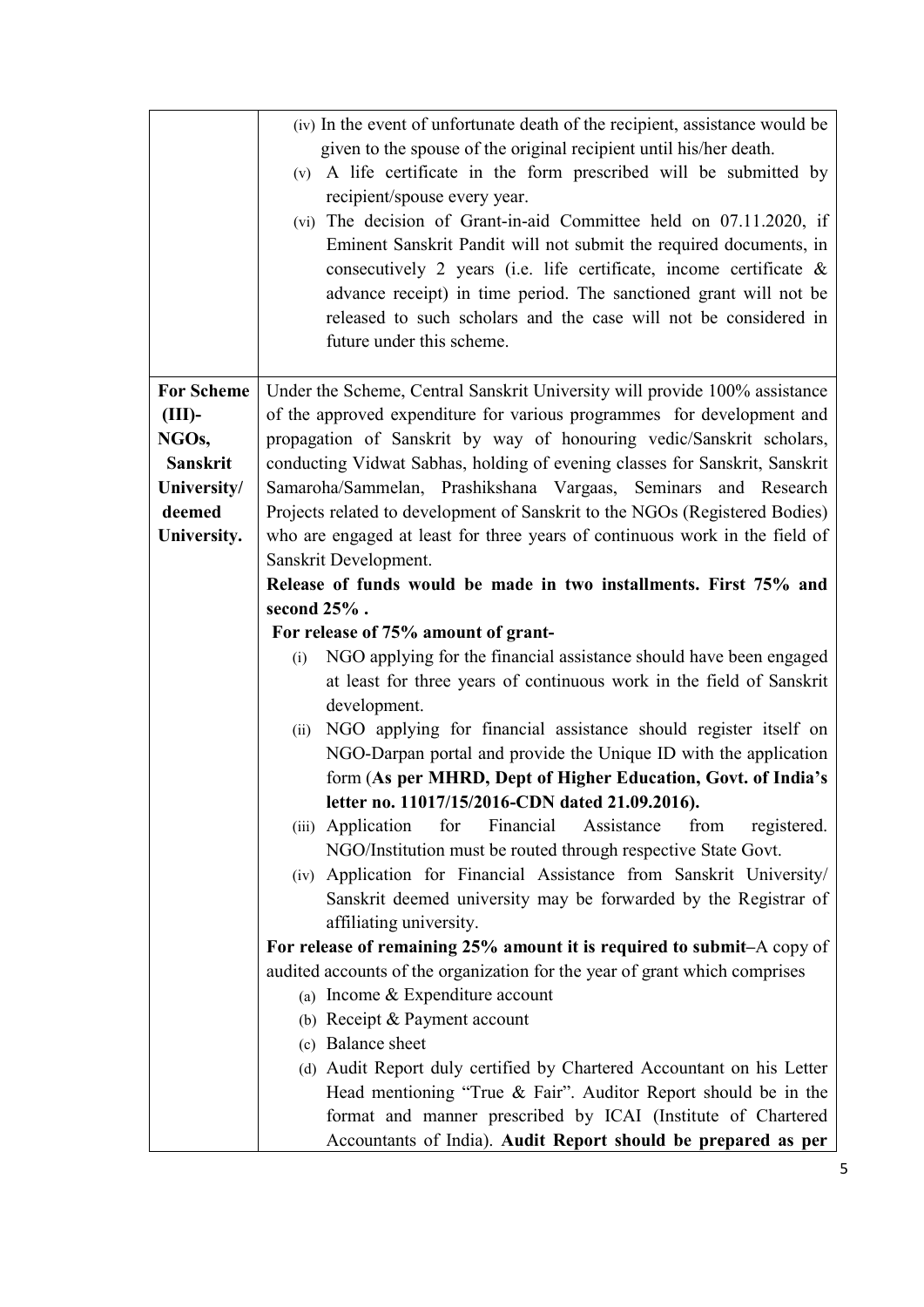|                   | SA(Standard on Auditing) 706 and AAS(Auditing<br>and                         |
|-------------------|------------------------------------------------------------------------------|
|                   | <b>Assurance Standard</b> ) 28                                               |
|                   | (e) Auditor should mention his membership Number below his                   |
|                   | signature. He should clearly mention his ACA/FCA status.                     |
|                   | (f) In case of Sanskrit University/Sanskrit deemed university Audit          |
|                   | Report has to be certified by CAG/AG office?                                 |
|                   |                                                                              |
| <b>For Scheme</b> | <b>Financial Assistance for Production of Skt. Literature:</b>               |
| IV-               | Under this scheme financial assistance is provided to the tune of 80%<br>(i) |
| Production        | for original work and 50% for the Ph.D/thesis work of the total              |
| <sub>of</sub>     | approved expenditure for the publication as indicated in "scope of           |
| <b>Sanskrit</b>   | assistance" assuring a print order of a maximum of 500 copies and in         |
| Literature,       | the case of descriptive catalogues of rare manuscripts, the assistance       |
| <b>Bulk</b>       | shall be upto 100% of the expenditure, assuring a print order of 500         |
| Purchase &        | copies. The cost of the book will be fixed by the Central Sanskrit           |
| Re-print          | University after producing the dummy copy of the complete book (by           |
|                   | the grantee) in consultation with NBT or any other body approved by          |
|                   | the University.                                                              |
|                   | (ii) Quantum of assistance approved / paid for the same project from any     |
|                   | other source must be informed to University.                                 |
|                   | (iii) The applicant should apply in the prescribed proforma (Annexure –      |
|                   | VI) along with complete book/manuscript with estimates from at               |
|                   | least two publishers.                                                        |
|                   | (iv) The books having a number of volumes will generally not be              |
|                   | considered under the scheme.                                                 |
|                   | (v) The University may at its discretion, verify the copies printed by the   |
|                   | author/institution / publisher before making the payment.                    |
|                   |                                                                              |
|                   |                                                                              |
|                   | <b>Scope of Assistance:-</b>                                                 |
|                   | The following kinds of publications qualify for consideration under this     |
|                   | Scheme:                                                                      |
|                   | (i) Sanskrit books of reference like encyclopedias, books of knowledge,      |
|                   | anthologies and compilations, bibliographies and dictionaries;               |
|                   | (ii) Descriptive catalogues of Sanskrit manuscripts in such format as        |
|                   | may be prescribed by Central Sanskrit University with a print order          |
|                   | not exceeding 500;                                                           |
|                   | (iii) Self- learning instructions for Sanskrit written in other language     |
|                   | media. Original writing in Sanskrit on linguistics, literary,                |
|                   | Indological, Social, anthropological and cultural themes;                    |
|                   | (iv) Critical edition and/or publication of old Sanskrit manuscripts with or |
|                   | without translations/commentaries (in Hindi, Sanskrit or English).           |
|                   | Translations and commentaries written in regional language/script            |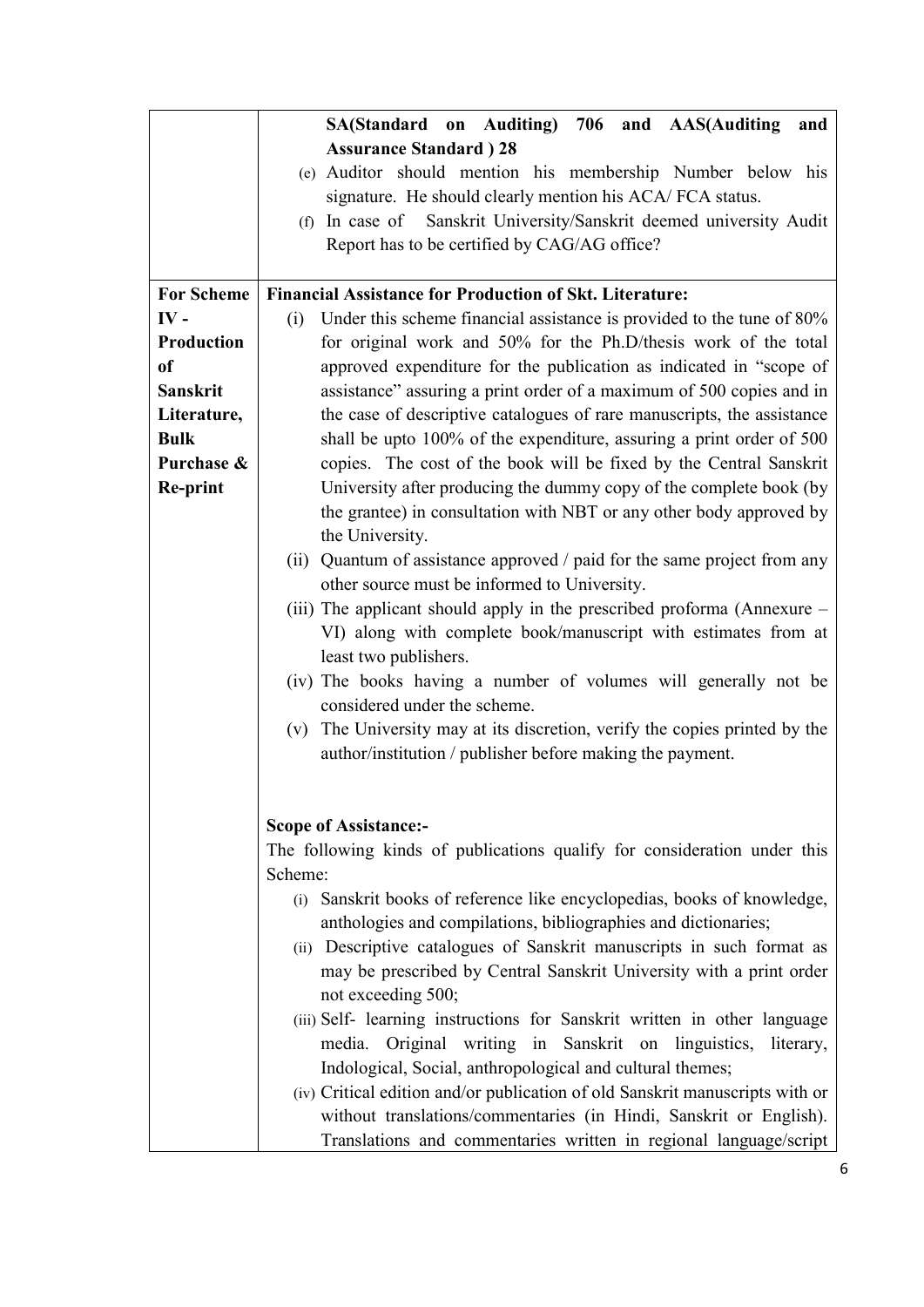| will not be considered.<br>(v) Translation and publications in Sanskrit of books on themes listed in<br>(iv) originally published in another Indian or foreign language.<br>(vi) Transliteration and publication of classics from any Indian language<br>into Sanskrit with or without translation.                                                                                                                                                                                                                                                                                                                                                                                                                                                                                                                                                                                                                                                                                                                                                                                                                                                                                                                     |
|-------------------------------------------------------------------------------------------------------------------------------------------------------------------------------------------------------------------------------------------------------------------------------------------------------------------------------------------------------------------------------------------------------------------------------------------------------------------------------------------------------------------------------------------------------------------------------------------------------------------------------------------------------------------------------------------------------------------------------------------------------------------------------------------------------------------------------------------------------------------------------------------------------------------------------------------------------------------------------------------------------------------------------------------------------------------------------------------------------------------------------------------------------------------------------------------------------------------------|
| (vii) Reprint/revised edition of rare Sanskrit books published more than<br>the years that is defined by current copy right act of Govt. of India to<br>open a copy right on proposed book and the proposed book has high<br>demand by the scholars/students of Sanskrit but is out of print or<br>available on exorbitant price in the market.<br>(viii) Any other kind of publication as may be individually accepted as<br>conducive to the promotion of Sanskrit.<br>(ix) The grantee institutes shall execute a BOND (in the prescribed<br>proforma, which will be given alongwith sanction letter) prior to the<br>drawl of the sanctioned grant, to the effect that the work to be<br>undertaken with the grant shall be completed within a reasonable<br>time not exceeding two years.<br>(x) If the grantee is an individual (and not an institute/ Sanstha/NGO),<br>submission of BOND is not required as written above in $(ix)$ (a) such<br>applicants (individuals) will receive the sanctioned grant after<br>completion of publication and necessary procedure.                                                                                                                                          |
| For Institutions/NGOs grants shall be released only after receipt of the<br>following of the grantee institution :-<br>(a) The accounts in respect of the total expenditure on the entirety of the<br>project, as certified by the chartered accountant. Audit Report should be<br>duly certified by Chartered Accountant on his Letter Head mentioning<br>"True $\&$ Fair". Auditor Report should be in the format and manner<br>prescribed by ICAI (Institute of Chartered Accountants of India). Audit<br>Report should be prepared as per SA(Standard on Auditing) 706 and<br>AAS(Auditing and Assurance Standard) 28.<br>(b) Auditor should mention his membership Number below his<br>signature. He should clearly mention his ACA/FCA status.<br>(c) In the case of the Universities, certified together by the<br>Finance/Audit Officer and the Registrar and Audit Report given by<br>CAG/AG).<br>(d) The utilization certificate in the respect of the previous installments,<br>as certified by the same chartered accountant.<br>(e) The report of satisfactory completion of the project duly signed by<br>the grantee, if any.<br>Two complimentary copies of the book as finally published (along<br>(f) |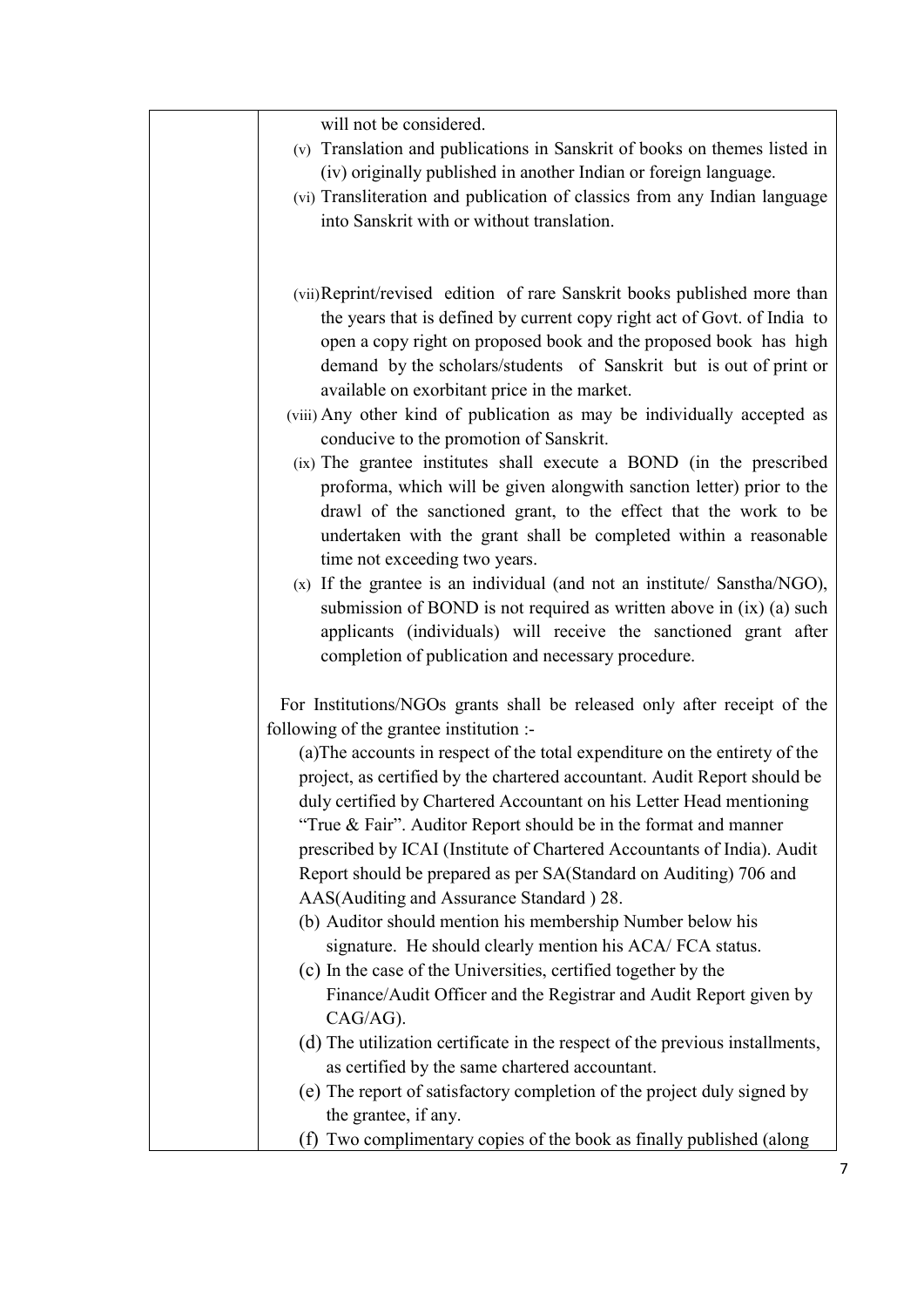|        | with the bill).                                                                |
|--------|--------------------------------------------------------------------------------|
|        | <b>Sanskrit Journal/Newspaper (New)</b>                                        |
| (i)    | Audited Accounts of last three years comprising Audit Report,                  |
|        | Balance Sheet, Income & Expenditure Account / Profit & Loss                    |
|        | Account and Receipt & Payment Account in respect of total                      |
|        | expenditure of the entity.                                                     |
| (ii)   | ISSN(International Standard Serial Number)                                     |
| (iii)  | Copy of the Sanskrit Journals/Newspapers or Magazine.                          |
|        | <b>Financial Assistance for Bulk Purchase of Sanskrit Books.</b>               |
|        | Under the Scheme printed Sanskrit books are purchased from the Authors or      |
|        | publishers and are distributed among the libraries of Sanskrit institutions to |
|        | encourage the authors/publishers in the field of Sanskrit.                     |
| (i)    | Assistance may be rendered by way of purchase of copies of                     |
|        | Sanskrit Books as may be decided by the University (in no case                 |
|        | exceeding 100 copies, except as specially indicated), provided the             |
|        | books in question have not been published with the assistance                  |
|        | under this scheme. However, books for which recognition has                    |
|        | been given by way of State awards in cash or through citation                  |
|        | shall also be eligible for this purpose.                                       |
| (ii)   | A maximum of 100 copies of such text books can be purchased,                   |
|        | which are written in Sanskrit and are useful to the students.                  |
| (iii)  | 50 to 100 copies of such books can be purchased which are                      |
|        | written in Sanskrit and are of the nature of original research /               |
|        | creativity.                                                                    |
| (iv)   | 25 copies of such books can be purchased, which are of high                    |
|        | research value and are written either in Hindi or in English.                  |
| (v)    | In case of reference books, 5 to 10 copies can be purchased.                   |
| (vi)   | Discount on books shall be 25 % and 40% on basis of various<br>factors.        |
| (vii)  | While submitting the request for purchase of copies of a book, the             |
|        | applicant shall also send at least two complementary copies of the             |
|        | book for perusal of the University. The complimentary copies                   |
|        | shall not be returned. The University reserves every right to                  |
|        | reject the book for purchase.                                                  |
| (viii) | In the case of purchase of copies of books only first edition of the           |
|        | books will be considered under the scheme of purchase.                         |
| (ix)   | The University reserves every right to reject any proposal without             |
|        | any notice.                                                                    |
| (x)    | Not more than five titles will be given assistance to one                      |
|        | writer/publisher/institute/university in one financial year.                   |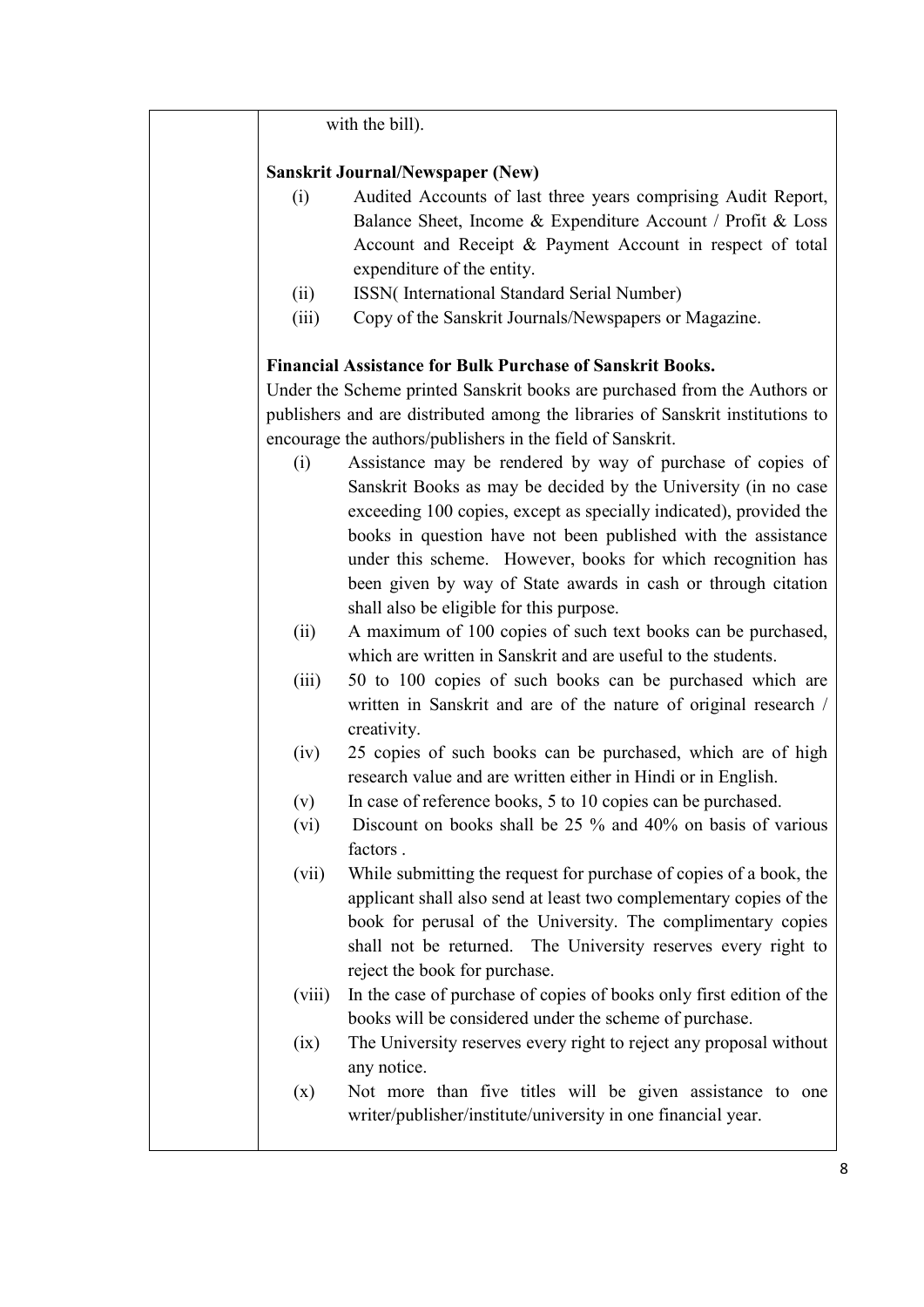|                                                      | <b>Financial Assistance for Re-print of Rare Sanskrit Books.</b>                                                                                                                                                                                                                                                                                                                                                                                                                                                                                                                                                                                                                                                                                                                                                                                                                                                                                                                                                                                                                                                                                                                                                                                                                                                                                                                                                                                                                                                                                                                                                                                                                                                                                                                                                                        |  |
|------------------------------------------------------|-----------------------------------------------------------------------------------------------------------------------------------------------------------------------------------------------------------------------------------------------------------------------------------------------------------------------------------------------------------------------------------------------------------------------------------------------------------------------------------------------------------------------------------------------------------------------------------------------------------------------------------------------------------------------------------------------------------------------------------------------------------------------------------------------------------------------------------------------------------------------------------------------------------------------------------------------------------------------------------------------------------------------------------------------------------------------------------------------------------------------------------------------------------------------------------------------------------------------------------------------------------------------------------------------------------------------------------------------------------------------------------------------------------------------------------------------------------------------------------------------------------------------------------------------------------------------------------------------------------------------------------------------------------------------------------------------------------------------------------------------------------------------------------------------------------------------------------------|--|
|                                                      | Under the scheme rare Sanskrit books are being made available to scholars                                                                                                                                                                                                                                                                                                                                                                                                                                                                                                                                                                                                                                                                                                                                                                                                                                                                                                                                                                                                                                                                                                                                                                                                                                                                                                                                                                                                                                                                                                                                                                                                                                                                                                                                                               |  |
|                                                      | and students for high learning of Sanskrit Shastras.                                                                                                                                                                                                                                                                                                                                                                                                                                                                                                                                                                                                                                                                                                                                                                                                                                                                                                                                                                                                                                                                                                                                                                                                                                                                                                                                                                                                                                                                                                                                                                                                                                                                                                                                                                                    |  |
|                                                      | (i)<br>Applicants should produce a copy of proposed book certifying<br>that the copyright is open for proposed book.                                                                                                                                                                                                                                                                                                                                                                                                                                                                                                                                                                                                                                                                                                                                                                                                                                                                                                                                                                                                                                                                                                                                                                                                                                                                                                                                                                                                                                                                                                                                                                                                                                                                                                                    |  |
|                                                      | (ii)<br>Books published in the old style of fonts such as used in<br>publications of Litho Press/Bibliotheca Indica or any other<br>Calcutta editions may be typeset afresh after approval of the<br>University.<br>(iii)<br>Books having huge errata may also be typeset afresh.<br>Cost Evaluation of re-printed books will be same as per scheme<br>(iv)<br>of production of Sanskrit literature.<br>(v)<br>The publisher will be bound to sell the book on the rate<br>prescribed by the University for three years from the date of<br>releasing of payment. He should also submit Annual sale report                                                                                                                                                                                                                                                                                                                                                                                                                                                                                                                                                                                                                                                                                                                                                                                                                                                                                                                                                                                                                                                                                                                                                                                                                              |  |
|                                                      | for three years to the University.                                                                                                                                                                                                                                                                                                                                                                                                                                                                                                                                                                                                                                                                                                                                                                                                                                                                                                                                                                                                                                                                                                                                                                                                                                                                                                                                                                                                                                                                                                                                                                                                                                                                                                                                                                                                      |  |
| For scheme<br>$(V)$ -<br><b>Shastra</b><br>Chudamani | The objective of the scheme is to preserve the indepth study of various<br>shastric subjects in Sanskrit at various centres where traditional system<br>of Sanskrit education is being imparted to students. While in the ancient<br>days, the system of education envisaged a full time association of the<br>teacher who taught for a minimum period of about 12 years and had enough<br>time to cover the various intricate Shastric subject in all details and the<br>students had the opportunity to acquire mastery over particular subject in a<br>comprehensive manner. In the recent past, the modern system of education,<br>having prescribed syllabus for a limited period with selection<br>from text-<br>books, has influenced the Sanskrit Education system as well and as a result<br>even Sanskrit subject where students are supposed to have specialized at the<br>post graduate level, due to shortage of time available, there is no scope for<br>teaching the higher texts in detail and in full. As a result the products of<br>this system, though they are quite proficient in the basic talents of their<br>subjects are lacking in depth and exhaustive knowledge of the higher<br>treatises in these subjects. We are now to recruit young teachers and<br>lecturers and though they are interested in pursuing their studies further,<br>they don't have the facilities to do so in the modern institutions. A few old<br>scholars still alive and physically and mentally alert can be usefully utilized<br>for a few more years. Financial Assistance for Utilization of services of<br>Eminent Sanskrit scholars in Adarsh Sanskrit Pathshalas and other State run<br>Sanskrit Colleges and Voluntary Sanskrit Organization -<br>(A) Old (Veteran/Traditional) Sanskrit Scholars who are physically and |  |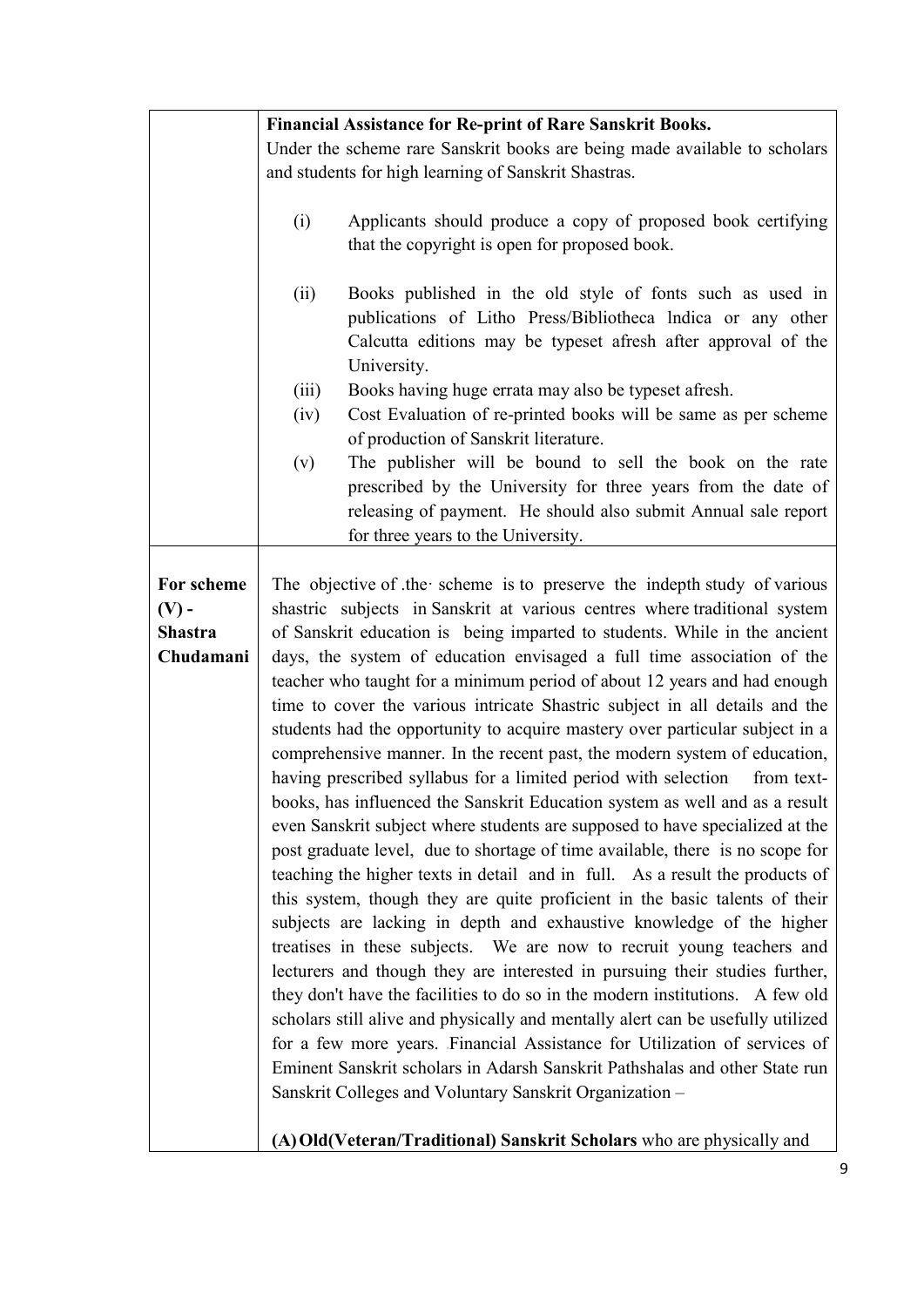|                   | mentally alert and are masters in their own field can also apply. Degree      |  |
|-------------------|-------------------------------------------------------------------------------|--|
|                   | is not required in this case.                                                 |  |
|                   | (B) New Sanskrit Scholars-                                                    |  |
|                   | Applicant should be a retired Sanskrit Scholar with minimum 12<br>(i)         |  |
|                   | years of experience.                                                          |  |
|                   | (ii) Applicant who already had been engaged as Shastra Chudamani in           |  |
|                   | the past need not to apply again.                                             |  |
|                   |                                                                               |  |
|                   | (iii) A copy of all qualification certificates, experience certificate should |  |
|                   | be submitted alongwith the application form.                                  |  |
|                   | (iv) Application form may be forwarded by the Head of the Institution         |  |
|                   |                                                                               |  |
|                   | preferred by the Scholar for teaching.                                        |  |
| For scheme        |                                                                               |  |
|                   | While adequate attention has been given to the formal education system,       |  |
| (VI)              | the same given to the promotion of vocational system of education             |  |
| <b>Vocational</b> | especially in Sanskrit has been insignificant although it has large           |  |
| <b>Training</b>   | employment potential. There are several fields in which persons               |  |
|                   | with Sanskrit knowledge are required and the students of general              |  |
|                   | stream do not fit into them for lack of vocational training. For              |  |
|                   | example, the rich manuscripts libraries in the country which are getting      |  |
|                   | increasing patronage from the State Governments and the Department            |  |
|                   | of Culture, Govt. of India, require a number of Sanskrit knowing              |  |
|                   | youngsters to take up jobs of cataloguers, editors, translators,              |  |
|                   | manuscriptologists, palacographists and copyists. Most of these               |  |
|                   | institutions are forced to employ people from the general educational         |  |
|                   | set up who do not have adequate Sanskrit background. Similarly,               |  |
|                   | the museums, epigraphic departments, Archaeological Departments,              |  |
|                   | the tourist Department and institutions specializing in historical            |  |
|                   | research also need the services of Sanskrit students who have a               |  |
|                   | special aptitude for the respective jobs. Even the printing industry is       |  |
|                   | suffering from dearth of qualified Sanskrit composers and the                 |  |
|                   | Society at large does not have enough qualified persons in Karma              |  |
|                   | Kanda.                                                                        |  |
|                   | In order to meet the needs of all the above categories of employment,         |  |
|                   | the products of Sanskrit Vidyapeethas and Mahavidyalayas have to be           |  |
|                   | given some special orientation course in the respective subjects. This        |  |
|                   | would not only enlarge the employment possibilities of the products of        |  |
|                   | Sanskrit Institutions but also provide the nation with properly trained       |  |
|                   | personnel with absolutely necessary Sanskrit background to man these          |  |
|                   | jobs.                                                                         |  |
|                   | In order to achieve the above objectives, the Central Sanskrit                |  |
|                   |                                                                               |  |
|                   | University, New Delhi provides the financial assistance is provided to        |  |
|                   | registered academic bodies to provide short-term orientation courses to       |  |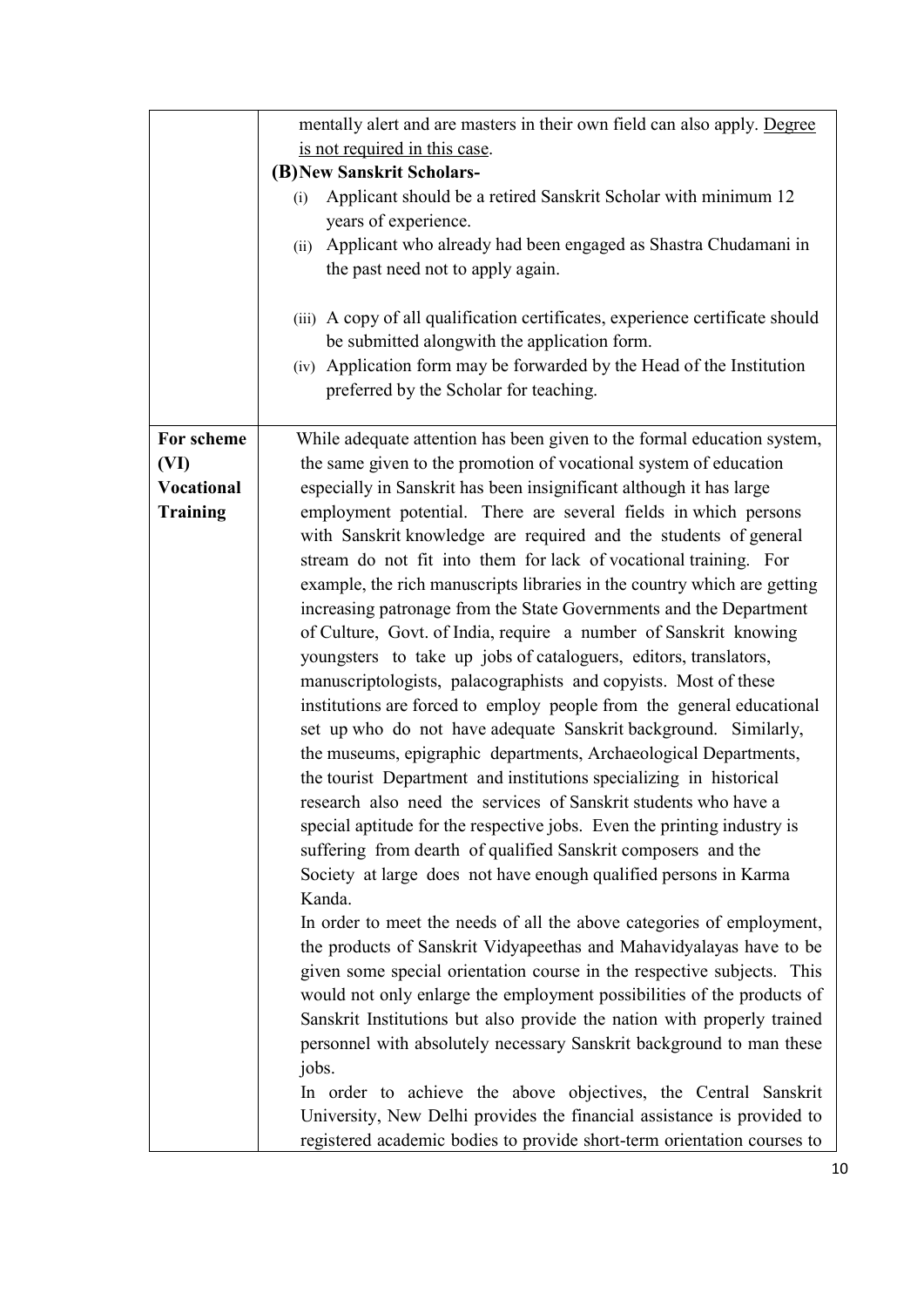|            | three categories of Sanskrit Pathshala products, mainly for those who<br>have passed (i)Madhyama (ii) Shastri (B.A) and (iii) Acharya (M.A.).<br>These course may be conducted for different durations of 3 to 9 weeks<br>during the holidays. During this period, academic bodies may invite<br>specialists in the various fields to give coaching to the students in any<br>of the subjects' i.e Manuscriptlogy, Cataloguing, Paleography,<br>Ritualogy, Sanskrit Typing and Short Hand, Sanskrit composing and<br>Proof Reading & Epigraphy etc. |
|------------|-----------------------------------------------------------------------------------------------------------------------------------------------------------------------------------------------------------------------------------------------------------------------------------------------------------------------------------------------------------------------------------------------------------------------------------------------------------------------------------------------------------------------------------------------------|
|            | The training should be of 3 to 9 week of duration.<br>(i)<br>(ii) The training should be conducted in any of the subjects -<br>(1) Manuscriptology,<br>(2) Cataloguing, (3) Paleography, (4) Ritualogy, (5) Sanskrit Typing<br>and Shorthand, (6) Sanskrit Composing and Proof Reading and                                                                                                                                                                                                                                                          |
|            | (7) Epigraphy<br>(iii) The course is mainly for those students who have passed<br>Madhyama, Shastri(B.A) and Acharya(M.A).<br>Release of funds would be made in two installments. First 75%<br>and second 25% .For release of remaining 25% amount it is required                                                                                                                                                                                                                                                                                   |
|            | to submit-A copy of audited accounts of the organization for the year of<br>grant which comprises                                                                                                                                                                                                                                                                                                                                                                                                                                                   |
|            | (g) Income $&$ Expenditure account                                                                                                                                                                                                                                                                                                                                                                                                                                                                                                                  |
|            | (h) Receipt & Payment account                                                                                                                                                                                                                                                                                                                                                                                                                                                                                                                       |
|            | (i) Balance sheet                                                                                                                                                                                                                                                                                                                                                                                                                                                                                                                                   |
|            | Audit Report duly certified by Chartered Accountant on his Letter<br>(j)<br>Head mentioning "True $& Fair$ ". Auditor Report should be in the<br>format and manner prescribed by ICAI (Institute of Chartered<br>Accountants of India). Audit Report should be prepared as per                                                                                                                                                                                                                                                                      |
|            | <b>SA(Standard on Auditing) 706 and AAS(Auditing and</b>                                                                                                                                                                                                                                                                                                                                                                                                                                                                                            |
|            | <b>Assurance Standard</b> ) 28                                                                                                                                                                                                                                                                                                                                                                                                                                                                                                                      |
|            | (k) Auditor should mention his membership Number below his<br>signature. He should clearly mention his ACA/FCA status.                                                                                                                                                                                                                                                                                                                                                                                                                              |
|            | In case of Sanskrit University/Sanskrit deemed university Audit<br>$\Omega$<br>Report has to be certified by CAG/AG office.                                                                                                                                                                                                                                                                                                                                                                                                                         |
| For Scheme | Financial Assistance will be provided to the Universities/Deemed                                                                                                                                                                                                                                                                                                                                                                                                                                                                                    |
| (VII)      | Universities/CBSE/ NCERT/SCERT etc for schemes to improve the<br>methodology<br>of teaching<br>Sanskrit<br>schools,<br>Sanskrit<br>in<br>colleges/Vidyapeethas and for orientation of teachers towards this end.<br>Appropriate NGOs may be associated by these institutions in the teachers<br>training efforts.                                                                                                                                                                                                                                   |